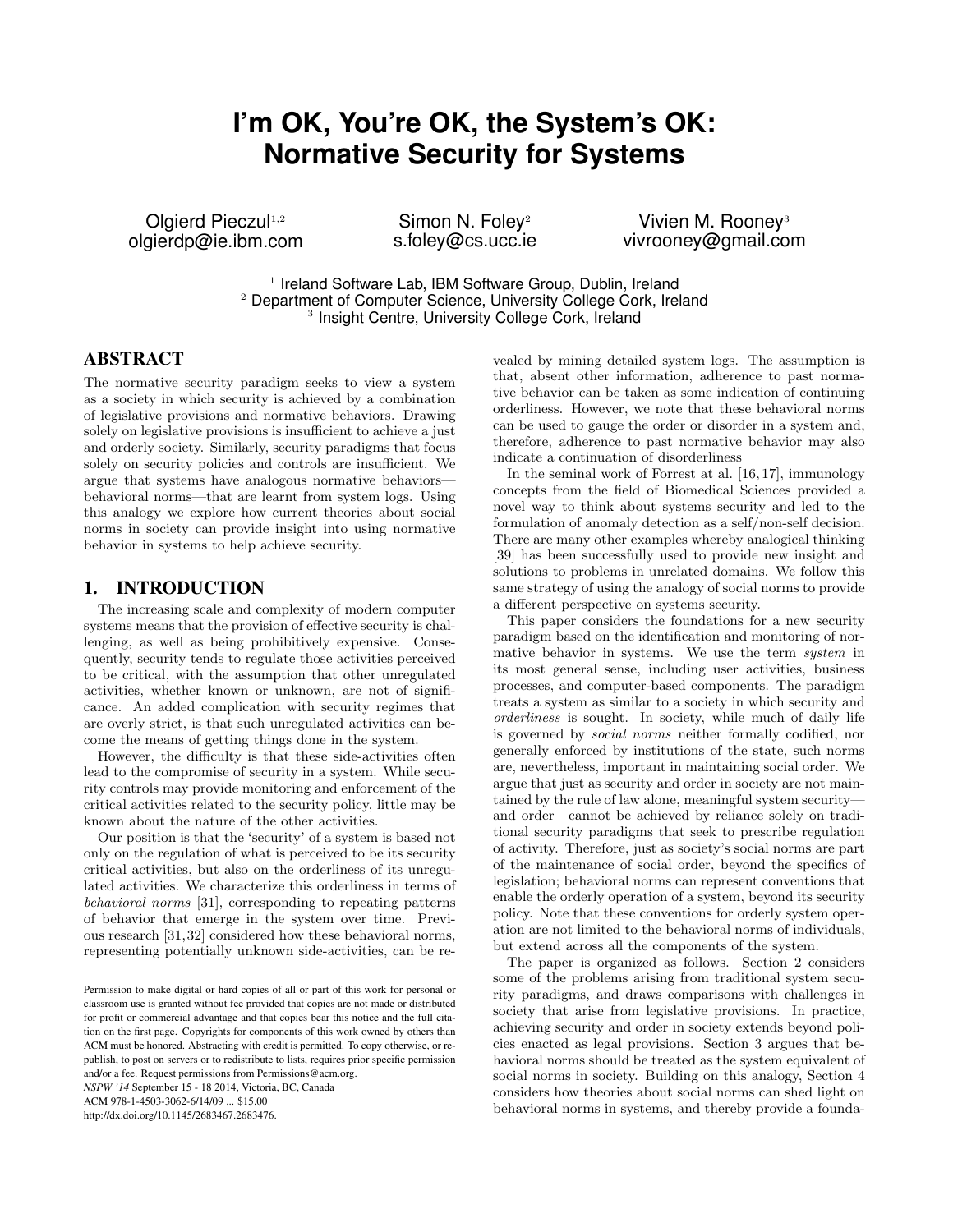tion for the development of a new paradigm of orderliness. Section 5 concludes the paper.

# 2. SECURE SYSTEMS, SECURE SOCIETIES

Threats, policies, and enforcement are the focus in system security. Similarly, security in society focuses on threats, laws and enforcement. This section draws on some of the similarities between security in society and security in systems, and observes that in practice, providing true security extends beyond policies and laws. True security draws on the normative behavior that emerges in society.

# 2.1 The Reference Monitor as a police state

A traditional approach to security follows a reference monitor style paradigm: the development of a security mechanism enforcing a security policy, with the objective of keeping the system in a secure state [5]. The security policy is comprised of rules that define what is, and what is not, permitted. This is comparable to a legal system in society whereby laws—explicit rules that define what is, and what is not, legal—are enforced by state agencies, such as police. At the extreme, the paradigm's closed world rules and mechanisms can be compared to a police state, whereby legal provisions are the only reference point, and these provisions are enforced by institutions of the state. However, the maintenance of order in society is ordinarily based on a wide ranging body of rules, laws, practices and customs. Much of these overlap, and are underpinned by social norms. It is often the case that the process of maintaining order is flexible and adaptable, as compared with the inherent inflexibility of the reference monitor paradigm.

A significant challenge associated with the reference monitor paradigm is to understand the security threats, and decide upon an appropriate security policy and mechanism. Even after much study there can still be disagreement and misunderstanding on the meaning of security. For example, the many definitions for secure information flow [13, 21, 26], or how misinterpretation of a threat model can lead to invalid conclusions about a security protocol [19]. Regardless of the technical challenges, inadequate security requirements elicitation can also lead to a mismatch between user expectation and enforcement. For example, while a requirements engineer might consider access control lists acceptable, nontechnical users can have quite different ideas about security policies [15].

Attempting to address all possible threats—assuming they are known—can lead to overly complex and contradictory policies. Trade-offs must be made, for example, between the threat associated with storing personal data, and regulatory audit requirements. In practice, security adapts over time, reflecting evolving needs and understanding.

Similar challenges exist in the law. Where common law systems operate, case law is developed incrementally. Decisions in particular court cases reflect particular circumstances, and thereby expand the body of decisions forming the law. Applying the doctrine of Stare Decisis, new case law adds to the body of existing legal precedent. This process can take account of new situations as society evolves.

In systems, even when security requirements are understood, they must be encoded accurately in terms of enforceable policies. A policy language is used to prescribe secure and non-secure states. This should be expressive, and not give rise to ambiguity or inconsistency. However, in practice and regardless of language precision, errors in policy articulation are made. For example, [43] describes user misunderstanding of security policy settings in PGP email.

The inadequacy of legislation can also be revealed as a rule is interpreted under very particular circumstances. Legal Formalism [9] regards law as a closed system, meaning that resolution of legal questions references legal concepts and the facts of a case. Formality is claimed to preserve objectivity and impartiality, and as such underpin the legitimacy of law. An example of the inadequacy of this approach is given by Hutchinson [23] in the context of a dispute that arose following a swimming competition at the University of Toronto. The person placed second in the race sought recourse to the rules of the competition to challenge the winner of the race. Following lengthy debate and poring over the rules, the challenger was declared the winner. The rules stated that the winner was the person who first touched the wall of the pool with both hands. The winning swimmer had only one arm.

In practice, the range of problems considered by the reference monitor paradigm can be quite narrow. For example, a security kernel controls low-level system activities, while attribute-based access control provide application-level policies. Separating concerns in this way may simplify policy elicitation and articulation, however it can encourage an excess of security controls. Furthermore, interoperation between heterogeneous policies can lead to anomalies that cannot be easily addressed by conflict resolution mechanisms. For example, a study [20] on network firewall configuration shows that almost 30 percent of expert system administrators made configuration mistakes that led to serious policy conflicts.

Adherence to rule-based legal systems can also result in undesirable or unintended outcomes, as illustrated by the swimming competition case. The positivist argument underpinning such decisions is that judges are obliged to apply an enacted law, even if it is unjust, in order to preserve the legitimacy of the legal system. However, there are circumstances, such as the wider social context, when a law may be sidelined. For example, an Australian judge dismissed charges against four women who had defaced an advertising billboard. In this case, the billboard depicted a woman, wearing Berlei underwear, being sawn in half, with the caption 'You'll always feel good in Berlei'. The graffiti added was 'Even if you're mutilated'. On the basis of violence against women being endemic, the judge dismissed the charges. In this instance, the judge cited the ubiquity of representations of violence against women to sideline positivist law [27]. This illustrates the inherent flexibility of how order is maintained in an evolving society. In the same manner, system security is also regarded as a process [35]; it is expected that security policies and controls change as new threats and requirements are identified. In changing circumstances or emergency situations, a lack of flexibility may lead taking alternative paths to realize business goals, that bypass security policy [24].

Under the reference monitor paradigm, security mechanisms ensure that the system remains in a secure state by upholding their respective security policies. This is a somewhat stronger condition than enforcement of laws where the state attempts to create conditions such that society will follow the law. Thus, we make the loose connection between active enforcement of security in systems and the construc-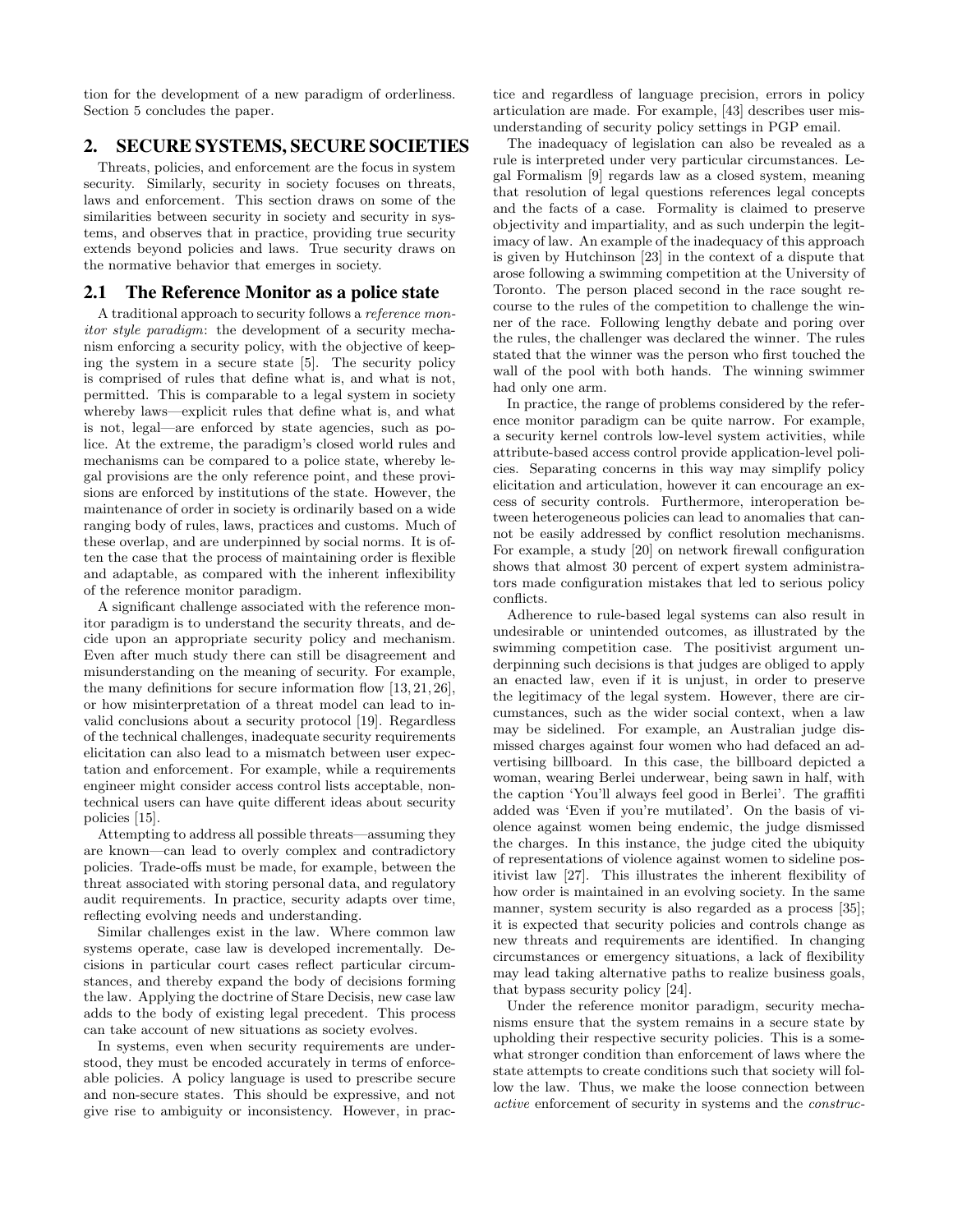tive enforcement of laws in society. Both security policies and laws can fail if their enforcement mechanisms are missing, prove to be ineffective, or have flaws in their implementation. There are many examples of how programming flaws can lead to security vulnerabilities. Similarly, in applying the US exclusionary rule of evidence, there are many examples of how flaws in implementing due process can render evidence inadmissible in court.

# 2.2 Security Risk Management as a bureaucratic state

While the traditional Reference Monitor paradigm includes security controls and policies that defend against known design-time threats, it does not deal with changes in threats, vulnerabilities and/or failures in controls. For example, perhaps ACLs were previously considered adequate to defend against insider-trading, however, subsequent identification of a Trojan horse threat requires deployment of mandatory access controls. In practice, security is a process [35] and the objective of a Security Risk Management paradigm is to treat security as just another risk that needs to be managed alongside other risks to business objectives. This Internal Controls style approach of achieving reasonable assurance regarding the achievement of objectives [1,14,38] follows an OODA-style loop [8]: firstly, identifying security risks (threats), secondly, selecting and deploying security controls that mitigate the risks, and finally, measuring the efficacy of the controls at mitigating risk. Blakely et. al. [7] argue that this type of paradigm should be applied in a manner similar to its application in the medical profession. Thus, security risk management would follow scientific method and be carried out by trained and licensed professionals, with an obligation to operate under a code of ethics.

Intuitively, taking this approach can be regarded as a scaling-up of the Reference Monitor paradigm. This is a practical strategy for managing a great number and variety of 'reference monitors', and their threats and failures, across the enterprise. We use this analogy loosely, to characterize the current trend of compliance-driven security management, whereby catalogues of standards and best-practices help guide identification and judgement of a wide range of threats, controls and their efficacy measurement [2, 29, 41].

The security risk management paradigm has it attractions; unlike the reference monitor paradigm, it does not treat security as a binary notion, and enables management of systems that are secure within some acceptable degree of risk. While compliance catalogues, standards and best practices may help a typical administrator to elicit, articulate and comprehend security risks, the extensive nature of these catalogues encourages a focus on checkbox-style security compliance, rather than security outcomes. At the extreme, approaches such as the Security Content Automation Protocol (SCAP) family of standards [41] champion catalogues with a great amount of detail, leading to challenges in comprehension. For example, the scope for inconsistencies within and between OVAL, CPE, CVE and CCE repositories in SCAP are considered in [12].

Overly regulated systems become unusable with the result that security controls are routinely bypassed in order to meet business goals. Users look for ways around the security controls as a means of doing the 'right thing and not the corporate process'. For example, administrators open additional, insecure channels to connect system components, developers disable or weaken security controls such as SSL certificate verification to simplify application testing. Overly rigid password policies may cause users to write their passwords down [4], and invasive access controls may result in them using administrator's accounts for their daily work.

This security paralysis is also evident in over-regulated societies where an unwieldy system ceases to function. A good example was the Court of Chancery in England, satirized by Charles Dickens in Bleak House. The labyrinth that was the Court of Chancery became inefficient for a variety of reasons, both procedural and owing to the volume of cases with which it dealt. This process sometimes took many years, while the assets under dispute were exhausted in the process.

Highly regulated environments may be, incorrectly, perceived as secure and justified by a 'theatre' of security controls. For example, systems may contain strong cryptographic mechanisms but fail to properly protect the keys. If security mechanisms are not usable, their users may apply them incorrectly, still believing that security goals are achieved [43]. Over-regulation may stop thinking-through, and standard good practices may be overlooked. Network administrators may use a feature-rich firewall as an excuse not to worry about local network topology; users may believe that anti-virus software will keep their PC secure and run software from untrusted locations.

This security theater also occurs in legal systems to varying degrees. For example, there may be laws in place to protect your rights. However, using these de jure systems may be prohibitively expensive and/or take place over a lengthy time frame. Justice delayed is justice denied. This leads to the de facto situation where no means of seeking redress is available to an injured party.

Earlier, we noted how common law systems can adapt incrementally to changing circumstances through the development of case law. The ability to respond to changing mores in society was illustrated by a judge relying on a growing critique of violence against women in order to ignore a positive law. Similarly, changes in how society perceives behaviour, that is, changing norms, can result in laws falling into disuse, and ultimately to them being amended. An example of this is the decriminalization of homosexuality in Ireland. Prosecutions under the relevant statute had become non-existent, however, the lengthy process of removing this provision from the statute books reflected changes in public opinion. Part of this change resulted from activists arguing their case before the legal system, failing, and consistently reiterating their arguments in different fora, from the Supreme Court in Ireland, to the European Court of Justice. This illustrates how social norms can change, and how this can, in turn, change formal legal provisions governing private conduct.

However, in the aftermath of controversial legal cases, the pressure of public opinion can produce questionable responses from a legislature. Social disquiet, associated with what is perceived as the failure of the legal system, can result in the introduction of statutory provisions aimed at addressing public concerns. Enacting statutes in such circumstances may satisfy public opinion, however, it may not provide an optimal framework for administering justice, or may even compound an existing difficulty. An example of this occurred in the aftermath of the acquittal of John Hinkley on a charge of attempting to assassinate President Regan. Having successfully raised a defense of insanity at trial, the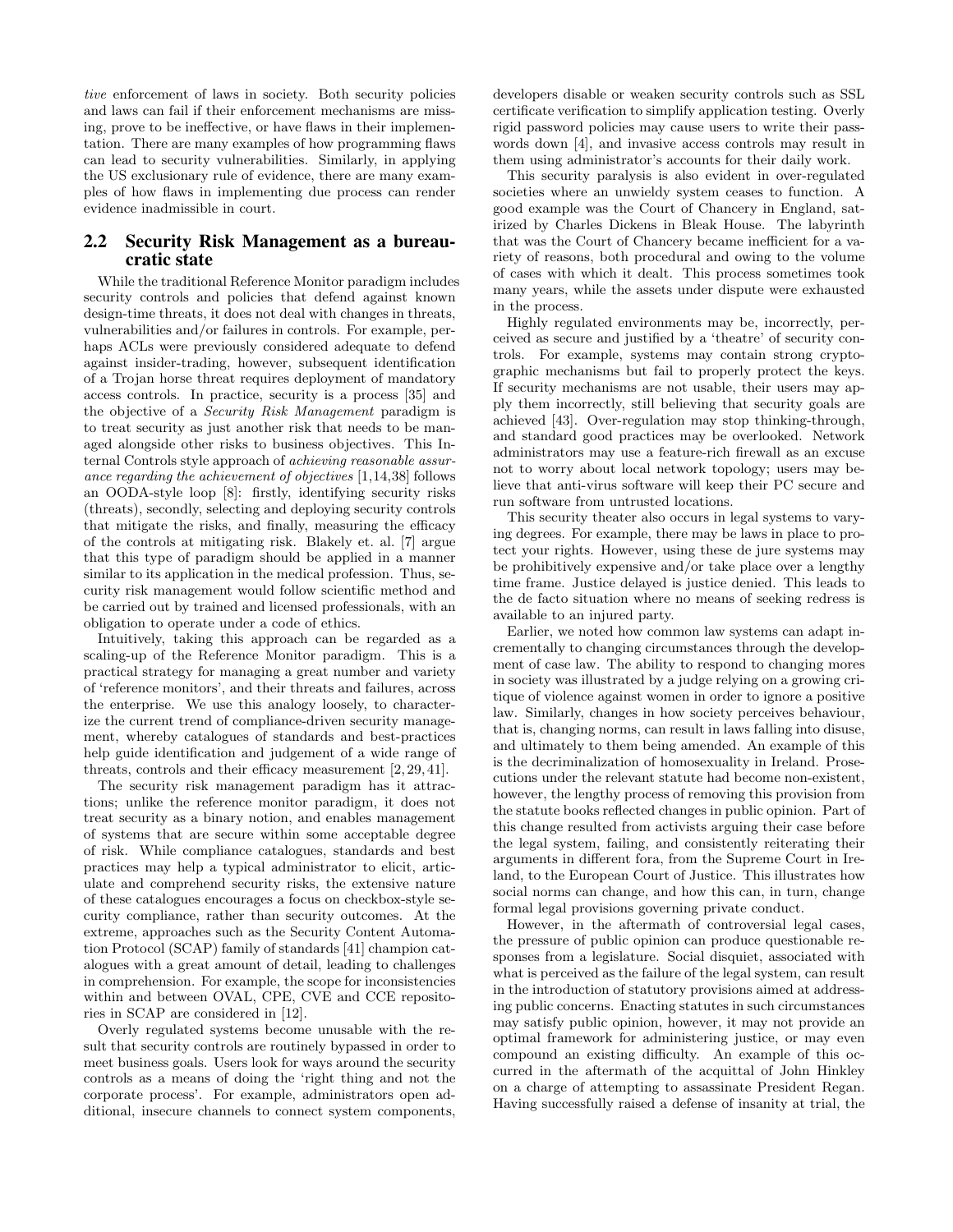Insanity Defense Reform Act 1984 was subsequently passed. This Act restricted insanity as a defense, thereby addressing public concerns that it was being manipulated in criminal proceedings. It is questionable whether this reform of the criminal justice system addressed the needs of defendants suffering from mental illness. It is worth noting that this change in law does not affect only the few defendants who might choose to plead the defense. Rather, this alteration in legal statute reflects the concept of the mind in legal terms, and as we see how law, the legitimate and powerful arm of societal sanction, deals with the concept of 'insanity'. This concept feeds into our collective psyche as the law tells us what 'insanity' is, and therefore is part of evolving societal norms. Hence what may appear to have limited application or impact, in fact, has an effect in the wider sphere.

There are similar examples where well-intended changes to system (security) have led to unanticipated security vulnerabilities. For example, when the Debian team implemented a change in OpenSSL that was intended to improve memory management practices, a lack of understanding of the mechanism resulted in a compromise of the random number generation process leading to serious security vulnerability [3].

# 3. NORMS AND SOCIAL ORDER

Even if one attempts to manage enterprise security as if it were a police/bureaucratic state, in practice, the cost of gaining a complete understanding of all the components and operations of a large system is likely to be prohibitive. As a consequence, security tends to focus on those activities perceived to be critical, with an assumption that the other unregulated activities, known or unknown, are not significant. However, often it is these side-activities that can lead to a security compromise of the system. While security controls provide monitoring and enforcement of the critical activities related to the security policy, effectively, little is known about the nature of the other activities.

Our thesis is that, given the inadequacies of the conventional security paradigms, the security of the system rests heavily on whether these side-activities are normal.

The perception of security in society is gained, not just from legislation, but also from the presence of informal social norms. Studies, such as [11] show that informal norms may be efficient and cost-effective alternatives to legislation. For example, people queuing to an ATM often keep a distance from the person operating the machine. Having a private space available, the ATM user can feel more comfortable when entering the PIN and collecting cash. If the accepted distance is not kept, the ATM user may be alerted to a potentially risky situation, and no longer feel comfortable. It is the combination of the ATM security mechanism and the social norm around the unregulated side-activity of queuing, that contribute to the user feeling comfortable and therefore secure. This also reflects an often overlooked part of security which is that users are part of the system, exercising their own judgment and following informal and unexpected processes [44]. Note that social norms can also underpin behavior that is at odds with security policies [33]. Of course, a challenge with social norms is that they can be difficult to recognize and understand. In prescribing the security mechanisms for the first ATM machine, one wonders whether the designers considered the social norms of queue formation.

# 3.1 Social Norms

Social Psychology's focus is on how the thoughts, feelings and behaviors of individuals are influenced by the actual, imagined or implied presence of others [22]. One of the main components of Social Psychology is how we understand and participate in the social world. Attitudinal and behavioral uniformities form the basis for how people achieve that. We learn from others' behavior what is considered to be normal. Norms can be explicit rules, or implicit, integrated into everyday life. Norms have two components, the descriptive and the prescriptive. Thus via norms group members can learn what is, the descriptive, and what ought to be, the prescriptive. The function of norms can, as noted above, be understood as having two parts. Firstly, norms function such that we know that we understand the world correctly. Secondly, by participating in the norms, we know that we belong in the world. Norms function, therefore, to assure us of a valued common reality. We participate in this reality, and are accepted and gain approval. Normative discontinuities provide the contours of different social groups. Thus, as norms differ across groups, those differences delineate the groups. A society that is functioning well has a reasonable number of well understood social norms. To believe in a norm, and act according to its tenets, there are a number of requirements. The requirements are that the norm must be believed to be: (a) correct, (b) appropriate, (c) valid, and (d) socially desirable.

Norms provide a range of behavior that is acceptable in a certain context. As noted above, the function of the norm is that we understand the world. Thus, using the norm as a guide reduces uncertainty, and enhances confidence that a choice made is the correct course of action [33]. Applying this to the context of making decisions about choosing a system password, drawing attention to a norm within a group can be a useful tool [45]. Similarly, information about the privacy setting choices made by others in our group can provide valuable information, alerting us to the choices of those with whom we associate [25]. In a situation of uncertainty, informational influence provides evidence of reality. This confirms that we understand the situation correctly, for example, the necessity to pay attention to privacy settings, or to create a more secure password. The behavior of others is a frame of reference, and the middle position perceived as correct. Social norms emerge to guide behavior under conditions of uncertainty.

# 3.2 Behavioral Norms

Behavioral norms [31] represent patterns of behavior that can be discovered from event traces/logs. Norms provide abstract approximations of system behavior that is exhibited in logs.

An approach for inferring behavioral models from system logs was proposed in the seminal work of Forrest at al. [17]. System behavior is modeled in terms of a set of  $n$ -grams which represent short-range correlations between system call operations present in the system log. As the system executes, its operations are compared against this model of 'normal' and, if the sequence does not match known n-grams, it may be considered anomalous. This approach—modeling a system as a single amalgamation of all behavior—has limitations, as illustrated by the following example.

Figure 1 depicts a part of the log that could have been generated by a web-based order processing system. Each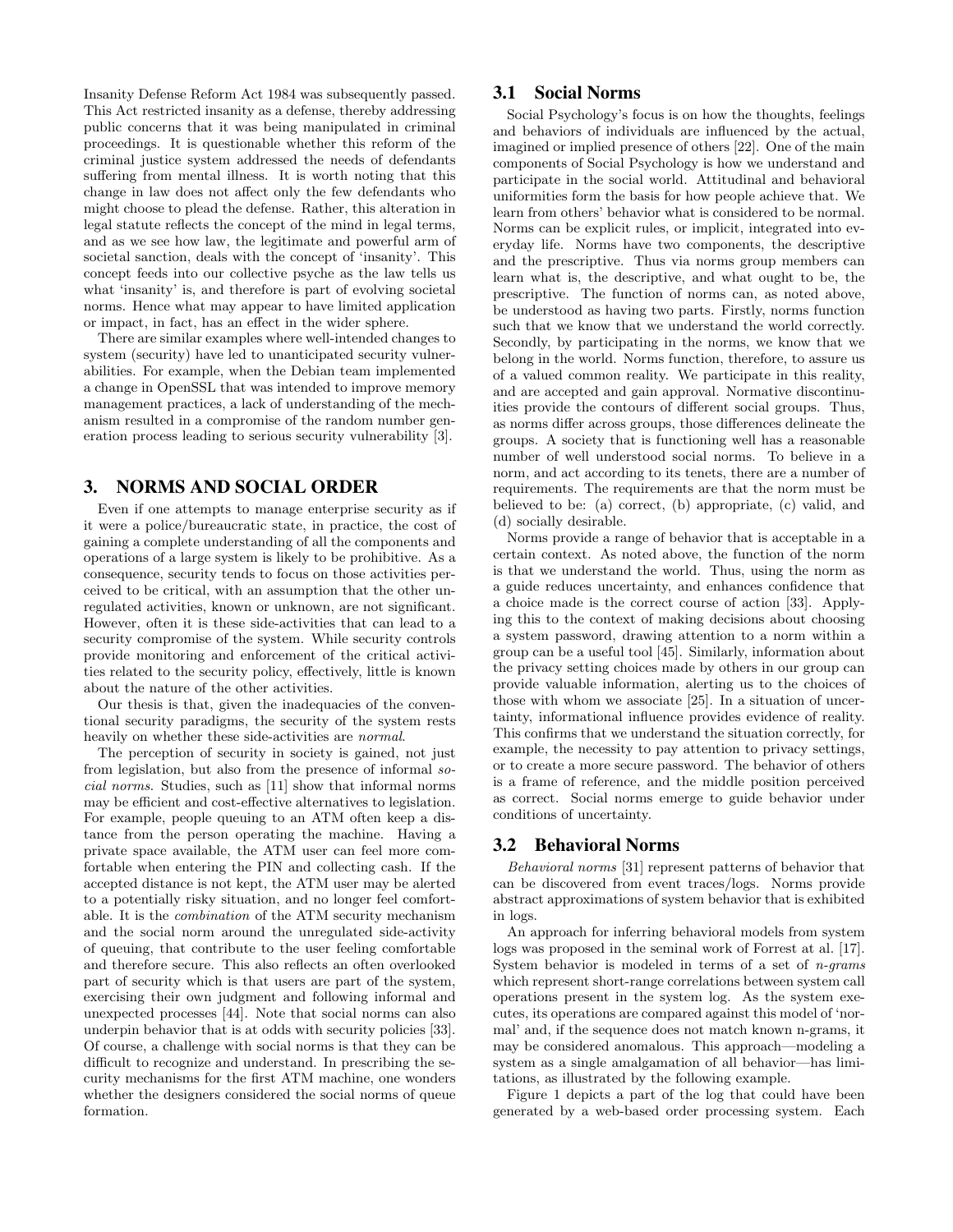| time     | user  | role   | method | path1/path2      |   |
|----------|-------|--------|--------|------------------|---|
|          |       |        |        |                  |   |
| 10:44:40 | alice | client | "PUT   | /order/4c4712"   | ⊲ |
| 10:48:09 | rob   | admin  | "GET   | /userlist"       |   |
| 10:49:15 | frank | client | "PUT   | /order/1d261e"   |   |
| 10:16:09 | rob   | admin  | "GET   | /user/hank"      |   |
| 11:14:21 | lucy  | sales  | "GET   | /order/4c4712"   | ⊲ |
| 11:15:45 | lucy  | sales  | "PUT   | /invoice/4c4712" | ⊲ |
| 11:16:06 | lucy  | sales  | "GET   | /order/1d261e"   |   |
| 11:16:08 | rob   | admin  | "POST  | /user/hank"      |   |
| 11:17:35 | lucy  | sales  | "PUT   | /invoice/1d261e" |   |
| 11:18:22 | alice | client | "GET   | /invoice/4c4712" | ⊲ |
| 11:18:48 | frank | client | "GET   | /invoice/1d261e" |   |
|          |       |        |        |                  |   |

#### Figure 1: HTTP Log

line represents a single HTTP request along with its method , path, time of operation, the requesting user and the role of the user. Following [17], if one considers attribute method as the operation of interest and ignores all other attribute values, then the abstracted system log is the sequence:

#### <PUT, GET, PUT, GET, GET, PUT, GET, ...>

This is not a very useful indicator as a model of system behavior. For example, using it to construct a database of n-grams [17] of length 3 would result in n-grams <PUT, GET, PUT>, <GET, PUT, GET>, <PUT, GET, GET>, and so forth. This does not capture particularly interesting system behavior and it is questionable whether it could help distinguish anomalous behavior. One reason is that the method attribute on its own is not sufficiently descriptive to characterize system operation. The method PUT may, for different events, mean making an order, creating an invoice, and so forth. Including another attribute—first part of the path (path1)—results in a somewhat more descriptive sequence of operations:

<put.order, get.userlist, put.oder, get.user, get.order, ...> with resulting n-grams  $(n=3)$ :

<put.order, get.userlist, put.oder> <get.userlist, put.oder, get.user>

<put.oder, get.user, get.order>

However, this remains not a particularly effective characterization of system operation for our purposes. In this case it is a coincidence, rather than a characteristic of the system, that operations put.order, get.userlist, put.order appeared in this particular order. If users performed their actions at a different time, this arrangement could have been different.

A closer analysis of the log reveals that it includes a number of repeating transaction-like sequences. For example, a sequence of events indicated with  $\leq$  is a transaction in which customer alice makes an order 4c4712. A merchant lucy processes the order and issues an invoice which is then downloaded by alice. The sequence indicated with  $\blacktriangleleft$  shows a similar transaction for customer frank. Both transactions, may be represented as a sequence of four operations

<put.order, get.order, put.invoice, get.invoice>

invoked twice, instantiated by different users and order identifiers. The above sequence is a pattern of system's behavior and is what we refer to as a behavioral norm [31]. It captures the essence of activity while hiding 'local' parameters (such as time or user identifiers that are not useful for this purpose. Note that including additional attribute role results in a more precise behavioral norm:

<client.put.order, sales.get.order, sales.put.invoice, client.get.invoice>

Analyzing a larger portion of this application log could result in finding other norms, representing other transactions in the system, such as user registration, returning items, managing users, posting reviews, and so forth. For example,

<client.put.order, sales.get.order, sales.put.invoice, client.get.invoice> <client.get.signup, client.post.signup, client.confirm\_email> <client.put.return, sales.get.return, sales.post.invoice,

client.get.invoice>

<admin.get.userlist, admin.get.user, admin.post.user> <client.get.order, client.put.review>

In practice, the behavioral models that one builds from logs of past system operations will always be approximations for future acceptable behavior and, therefore, any check against these models must be able to tolerate small perturbations in the order of operations. In previous research [31] we use n-grams to model behavioral norms, enabling sequences to be matched according to a defined degree of similarity.

In order to discover behavioral norms from a system log it is necessary to first classify how log event attributes are relevant to the construction of the behavioral norm. In the above example the norms were constructed in terms of sequences of role.method.path1 operations that are instantiated by path2 values while ignoring time.user values. A search process has been developed [31] that can be used to find the most suitable classification of event attributes for norm construction from a system log. The norm discovery process has been evaluated using real system logs [31]. For example, in one experiment, norm search was performed on a low-level trace of a Java Virtual Machine hosting an enterprise application. The search identified repetitive patterns of low-level events (such as reading a file or accessing network) corresponding to high level client requests (such as sharing a file with another user). The search process identified which log attributes can be used to build suitable norms, along with other parameters, including n-gram length and similarity level for approximate norm matching. It also identified possible alternative solutions. For example, that a combination of thread, user and time attributes can be used as an alternative to an explicit transaction identifier attribute.

The applicability of behavioral norms to high level logs has also been considered. In [32] we demonstrate how norms may be used to capture and distinguish interactions between cloud service providers and consumers, as well as multiple collaborating service providers.

Norms, inferred from system logs, capture its actual behavior. Norms in a system may result from interactions with other systems, systems configuration or the ways that systems are interconnected. They may cover unanticipated ceremonies of interactions between a system and its users, while others may not relate to user actions at all.

# 4. TOWARDS A NORMATIVE SECURITY PARADIGM

Ensuring social order and computer security share common challenges. In this section we explore how current theories about social norms can provide insight into using normative behavior/behavioral norms to help achieve security.

We conjecture that a well-functioning system should exhibit a reasonable number of distinct norms, while in a 'broken' system, this would be not be apparent. Intuitively, a well-functioning system should demonstrate the execution of a finite number of repeating processes, and its behavior,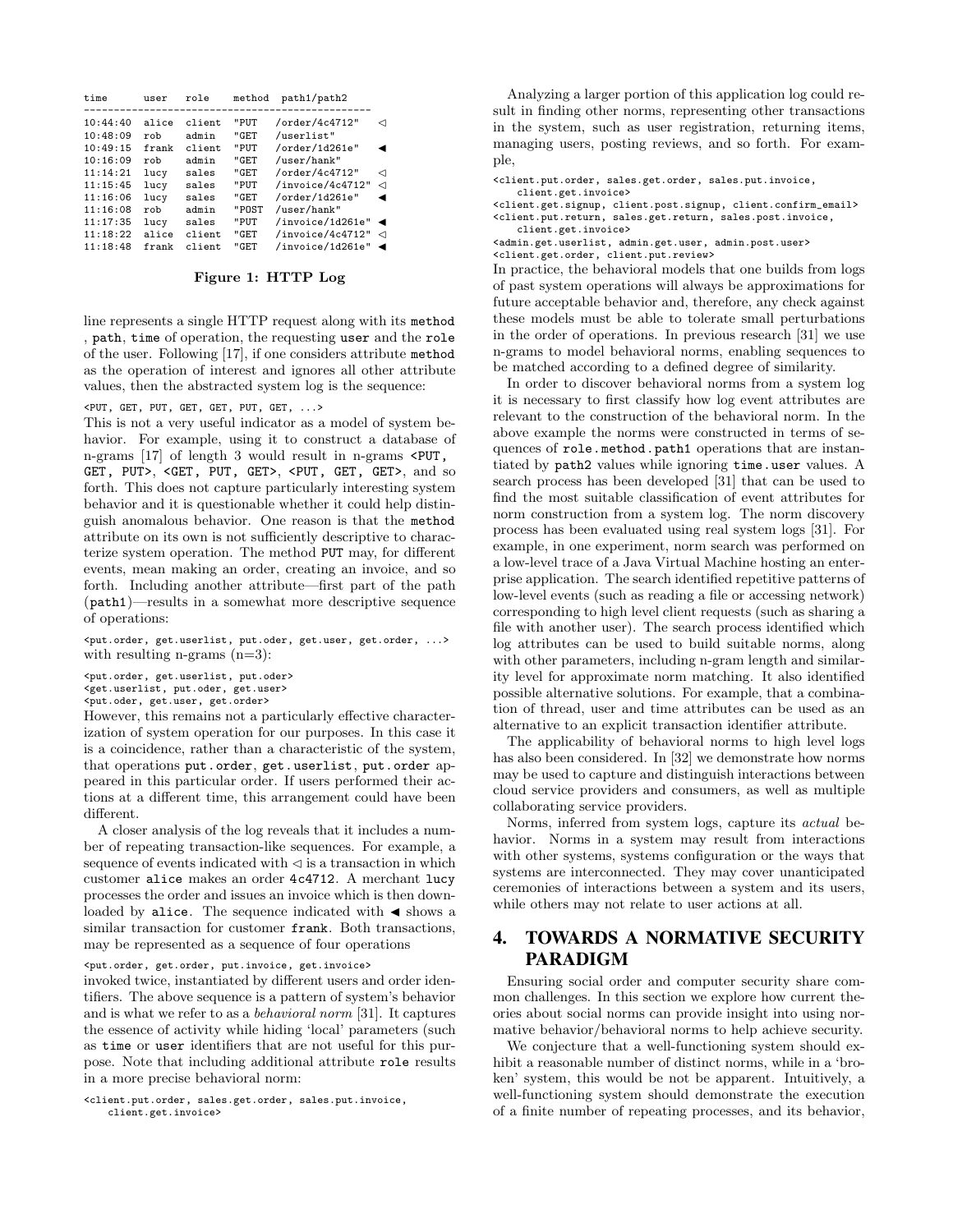therefore, should not be 'chaotic'. A malfunctioning system may contain a very small number of generic norms, or a large number of specific norms that rarely repeat.

While a well-functioning system can adapt over time, this process would in itself be normative. Thus, change would be in response to new circumstances, and be an open, well understood and logical process. For example, in the successful development of norms, information may have to be perceived to be consistent with expectations. Norms initially arise to deal with specific circumstances, providing stability and predictability, and as such, are inherently resistant to change. They endure as long as those circumstances prevail, and change with changing circumstances [22].

The corollary to social norms being a means to guide our behavior, and thus providing a framework for both understanding and participating in society, is the condition that prevails in the absence of norms. Sociologist Durkheim coined the term 'anomie' to describe what this means for the individual. This state may stem from a failure to internalize the norms of a society, or an inability to adjust to changing norms. Whatever its cause, the outcome is a moral malaise with regard to norms to guide human conduct. This leads to a state of uncertainty or perhaps chaos, where what is acceptable is arbitrary, and is subject to sudden change. Think of the disintegration of society as portrayed in William Golding's novel, The Lord of the Flies. For most human beings, the comfort that is provided by understanding our environment and knowing that we are capable of successful participation, is the antithesis of Golding's unpredictable and savage chaos.

In addition to representing normative user interaction with the system, behavioral norms can be used to describe, normative, repeating patterns of behavior within a system itself. Our position is that system operation that is predictable and orderly is a source of orderliness. Leaving aside the technical issues around discovering norms, the question is how would being able to conceptualize system behavior in terms of norms be useful. In this broader system context, this new paradigm has wider application for assessing system security.

#### 4.1 Deviations around a norm

Social norms provide a range of behavior that is acceptable in a particular situation. The middle position, as noted above, is perceived as correct [6]. Deviation from the range of acceptable behavior provokes a response that can range from ridicule, social disapproval and censure. The response depending on the norm that is violated, whether it is a common practice, such as joining a queue, or a criminal law prohibiting assault. Similarly, behavioral norms may be useful to detect anomalies in the system.

Behavioral norms can capture normal behavior as a number of distinct behaviors. An activity may be compared to existing norms and, if it does not match any of them, it can be considered an anomaly. For example, a representative norm in Section 3.2 captured customer/merchant interaction related to making an order and issuing the corresponding invoice; an activity in which a purchase order is processed without an invoice, or an invoice is issued with no order, may be detected as abnormal.

Where the norm relates to a core aspect of the group, for example, group life or loyalty, the range of acceptable behavior is narrow, however, where the norm relates to more

peripheral aspects of the group, the range of acceptable behavior is wide [36]. Examples of what is acceptable being restricted would be military dress code, contrasted to a wider dress code for university lecturers. A wide range of tolerance around what is normal would allow for variance without unnecessarily suggesting a system attack. What we want is to be comfortable with a range of activities, around a norm, and to be able to identify situations or sets of circumstances where we ought be uncomfortable, and thus be able to take steps to prevent real problems escalating, or attacks on systems succeeding. Thus, imprecision and leeway per se become not only acceptable, rather they become a requirement. In this way, developing appropriate tolerance for a range of activity provides us with comfort. Behavioral norms, by providing an approximation of a system's operation, allow some degree of flexibility and tolerance within established behavioral patterns.

# 4.2 Ensuring compliance

Normative influence means that we conform to the positive expectations of others [10]. By doing so, we gain social approval, or avoid social disapproval. This comes into play when a group is perceived to have power and the ability to mediate rewards and punishment, contingent on behavior. If we belong to the group, then the norms of the group are relevant standards for our behavior. A person may adhere to norms publicly, while privately not accepting the norms, and performing actions that violate those norms. The perception that power is located in the source of the social influence is important in adhering to norms that are not internalized [28]. Absent social disapproval, compliance drops [10]. Coercion must be exercised, or a reward offered in order to achieve compliance [34]. If a norm is internalized—meaning that it is privately accepted—the changed behavior persists, in the absence of surveillance by those perceived to have power. Successfully changing norms so that they are internalized, is dealt with below.

The traditional way of ensuring compliance in computer security is through security controls. As was pointed out, this approach has its limitations. Perhaps mechanisms that provide for social disapproval could be developed and adopted, in order to assist traditional security controls. Computer systems, when a misbehaving system is detected, may react in order to change the behavior of the deviant. One way to react could be alienation. If a computer system misbehaves, it may be excluded from collaboration. To some degree, this concept is being used to fight spam. If a client/server is identified as sending spam, it may be put on a black list, which will cause other systems to reject the email it sends. To parallel the social world, where the response to violations of a norm can depend on the perceived degree of the violation, or whether the desired outcome is future compliance with the norm, or a cessation of contact, more subtle solutions exist. A 'gray' list will cause a temporary deferral, while 'yellow' enforce additional checks on incoming email [30].

Another approach to ensure compliance could be to 'strike back' [42] and take a direct offensive action against the noncompliant system. This may prevent the deviant system from impacting other systems or discourage non-compliance in the future. In society, using aggression to ensure compliance is not common and generally prohibited. It is, however, acceptable in some limited and controlled circumstances, such as using self-defense in the context of physical attack.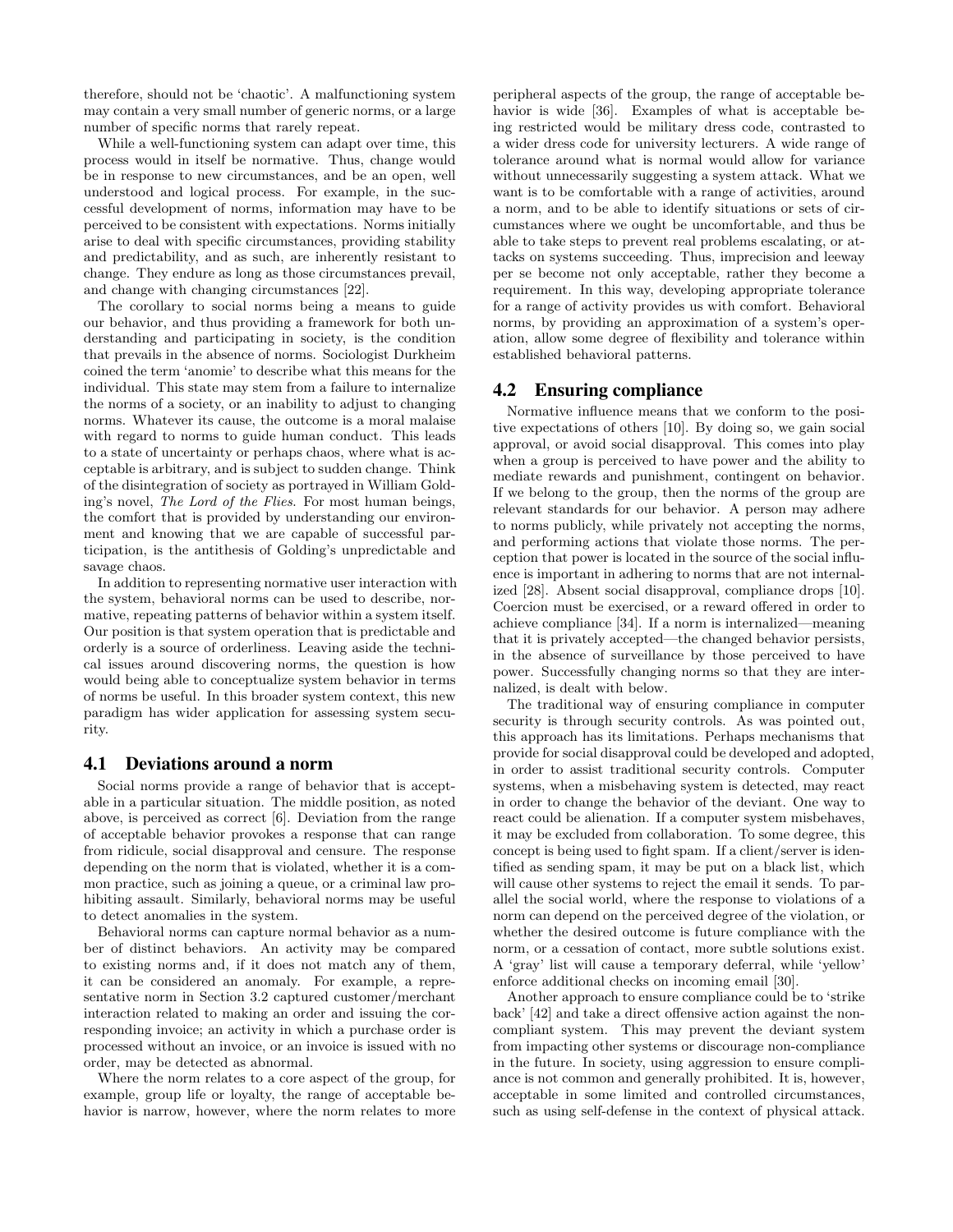Also, it is effective only if the attack on the non-compliant party is successful and associated with their initial violation of the norm. What if it fails and the enemy strikes back to a greater degree? Perhaps rewarding good behavior, rather than punishing misbehavior, may be effective and less controversial. If a system may benefit from behaving in a desired way, there could be an incentive for it to adapt to what is preferred. Service providers or software vendors may tie additional functionality or improved performance to intended behaviors. For example, using more secure communication protocol may give access to more services.

In the context of users, as part of the system, social mechanisms can be used directly to increase awareness and incentives for desired security behaviors. Lipford and Zurko [25] propose that a community oversight can be built into the system to promote such behavior.

# 4.3 Group membership

Norms also function for groups, they co-ordinate the actions of members towards the fulfillment of group goals. This is one of the reasons for joining groups. Symbols are important in gangs, to differentiate themselves. An example would be clothing, or insignia [36]. Gangs have rigid rules for dealing with outsiders, however, leaders in the gangs exercise latitude in the norms.

In computer security, systems are often grouped according to their role or type. Depending on a group, they may need to comply with different security requirements. The criteria for grouping systems and security requirements for each group are often prescribed by security standards. For example, PCI DSS [29], requires that servers are performing only one primary function. It also specifies particular requirements for systems that store cardholder data, such as their location in the network, audit procedures and so forth.

In addition to formally prescribed groups, other emergent groups may be identified by analysis of norms. Systems that share behavioral norms may be considered as members of the same 'normative group'. For example, systems of the same role, such as HTTP servers hosting application described in Section 3.2, may be expected to be in the same group. It may raise a concern, if a system that is expected to be a member of a group, shows behavior different from its peers. Such 'deviant' systems may be identified by the comparison of behavioral norms, even if the meaning of the actual norms is not established.

A large system may consist of a number of subsystems that belong to distinct groups. For example, the order processing application from Section 3.2 may be just one of many systems used by the company, an Internet-facing system responsible for handling customer orders. Another, internal application, might be used to manage inventory, pricing and so forth. HTTP servers hosting these applications will be characterized by different sets of norms and could be considered members of distinct groups. Monitoring group membership may help identifying possible problems. Observing some behavior that is specific (normal) to the internal application on an Internet-facing server, may signal a potential problem, such as firewall misconfiguration. Alternatively, an organization may try to learn patterns of sinister behavior by deploying honeypots and looking for the occurrence of such norms on their systems.

In addition to enabling classification of systems into common groups with normative behavior, norms can also be used to characterize the kinds of interactions that individuals would like to experience with systems. An individual may wish to 'join' a particular group and adopt their behavior if the group is perceived as successful. For example, Alice has a set of norms for governing secure orderly interaction with some web service. Bob is afraid to use the service since he does not understand it, and/or how to use it safely. Bob sees himself like Alice and uses her norms to govern his own interaction with the service.

# 4.4 Observing the changing norms

Determining causation is important when observing changes in norms. Identifying causation can be complex, with a number of factors interplaying. For example, changes arise based on new technologies. An example is the printing press, which changed the dissemination of information, making printed material widespread, contributing to changes in society, for example, the Reformation. The technology per se may not have been entirely instrumental, however, it played a part in the process. Another example is the use of the telegraph, which changed the speed at which information became available. For example, news of crop failures or ships sinking, thereby influencing the markets [37].

If a social norm is operating well we feel comfortable given the sense of order, and similarly, if a system is secure, we feel comfortable and secure in its orderliness. The identification of even minor changes to the norm may give rise to a sense of unease. In an earlier section, the need to have a comfortable spectrum of acceptable behavior within society, and within computer systems, was noted. If the change identified is such that unease escalates, then we are prompted to pay attention to what is happening.

Similarly, if we're uncomfortable with the system, it draws our attention. This may indicate that a change in how it operates is being initiated. Being able to identify if this is the case is useful. If we know that the system is insecure, then the process by which this has been achieved can help us remedy the situation. For example, a routine software upgrade or adding a security control may not be intended to change a system's normative behavior. However, if it does, it might be interpreted as an unexpected side-effect of the change. This way, norms can act as a mechanism to detect common system degradation due to changes. For example, [31] shows how system misconfiguration may be detected by simple norm analysis. In the experiment, we disabled a system's access control checks to simulate unintentional configuration error. This resulted in a significant increase in the number of behavioral norms, easily identified and signifying a potential problem.

In addition, if systems controlled by different parties collaborate, the change in one system may affect others. For example, in [32] behavioral norms are used to model behavior between two collaborating cloud service providers and their user. The resulting normative behavior is sufficiently rich to enable detection of potentially malicious activity of one of the providers despite being within the scope of available security controls.

Similarly, if computer systems integrate, their behavior may change. Analyzing behavioral norms may help to measure the scope of the change and its effects on other parts of the system, not directly involved in collaboration or critical to the system. For instance, take the case of a company with a set of norms that represent its normal interactions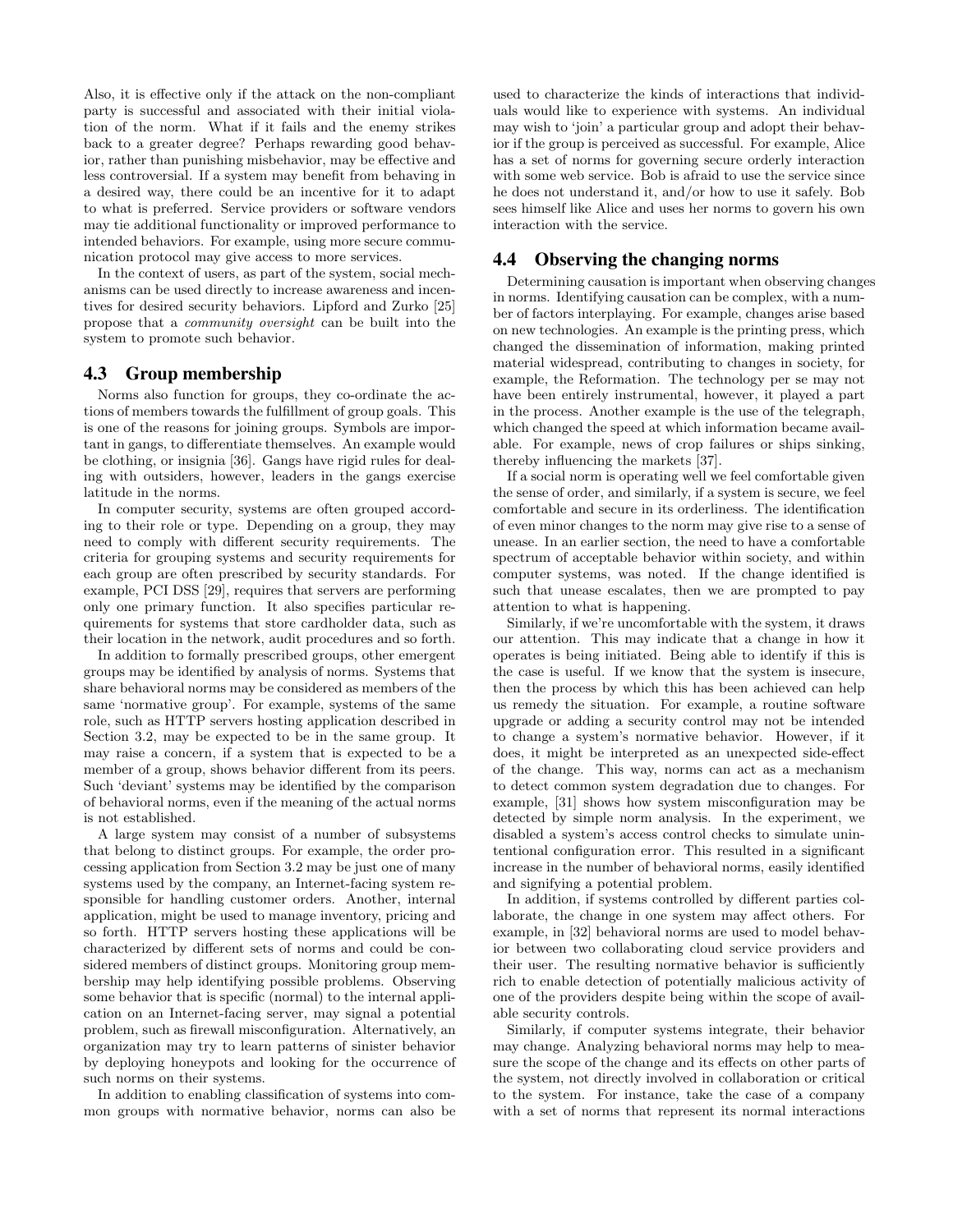with its systems and services. The company decides to outsource some of these services, for example, to the cloud. As a result the set of norms of the company change to reflect normal outsourced service interaction. This set of cloud norms in the company grows as more services are outsourced. The company may be concerned that the changes due to outsourcing may give rise to a security mono-culture [18].

# 4.5 Self Improvement

Norms may change and evolve due to anomalies or small acceptable perturbations in a system, and/or user behavior. However, occasions arise where there is a deliberate intention or a requirement to change norms. One example is the campaign against smoking. In Ireland, a successful smoking ban in public places was introduced by legislation. Despite expectations of flouting, this did not occur. The social consensus in support of the ban resulted in the norm change proceeding. A less successful attempt is the enforcement of a ban on driving under the influence of alcohol, a practice that persists. Another example is that personal computers were meant to reduce paper usage, however the opposite effect resulted because it became easy to print things, often in multiple copies.

Similarly, the observation of behavior may be used to verify if changes that are meant to change system behavior are, in fact, effective. If a system has known security weakness, that is addressed by a change, such as security control, it may be expected that, after applying the change, norms also change. If they don't, the effectiveness of the mechanism may need to be reassessed.

If our goal is to cause a norm change, what are the efficient ways to achieve that? In society, minority influence can produce change in majority norms. The process, the essence of social change, is successfully achieved as follows [22]:

- disrupting the majority norm; thereby creating uncertainty and doubt
- drawing attention to itself (the minority) as an entity
- conveying the existence of an alternative, coherent point of view
- demonstrating certainty in, and unshakable commitment to, their point of view
- demonstrating that the only solution to the conflict is espousal of the minority view

Can techniques such as minority influence also be applied to change behavioral norms to achieve better security? Can an individual, small group of users, or systems, be able to influence a change that will be adopted by the rest? The network effect, very common in computer industry, can make minorities insignificant and often ignored. Disrupting the majority norm may affect interoperability and isolate the minority. In societies, as we have seen, only some initiatives to change the majority norm are successful. Studying how successful minorities operate may help achieve a better understanding of how to adopt these techniques for computer security.

# 4.6 Scope

We present behavioral norms in computer systems through an analogy with social norms and mechanisms. To date,

we considered the analogy broadly and considered any kind of social/behavioral norms that might be useful. In practice, however, relating computer system behavior to society may have its limitations. Some social norms have straight forward security interpretations. For example, a norm of hygiene developed as preventative measures to reduce the incidence and spreading of disease. Hygienic practices are promoted by social pressure and enforced by laws and regulations. Almost identical norms, practices and policies exist in computer systems to prevent spreading of malware. An example of this close relation is adoption of hygienic/medical terminology by computer systems, such as 'quarantine', 'infection', 'health check' and so forth. Violence is another social phenomenon with direct computer security interpretation. An intentional use of power in order to cause harm is considered a negative behavior and is discouraged/prevented. The analogy between society and computer systems holds where social norms with direct security interpretations are considered. For other analogies, such as dress code, it does not.

The proposed paradigm is intended to apply to systems in general, that is, security not just in human-computer interaction but also from system-system interaction and, indeed, human-human interaction. In related research we have focused on some of the technical challenges of identifying norms from system logs [31, 32] that do not explicitly consider human-computer interaction. For example, [32] considers the discovery of normative behavior in the interactions between web-services; the social norm analogy gives us a new way to interpret security in this case. Discovered normative behavior is generated as a set of n-gram profiles that, in principle, can be subsequently used not just in conventional intrusion/anomaly detection but also to monitor how systems change/evolve. The focus of this paper is not about Intrusion Detection Systems per se, rather it explores the new paradigm of normative security, which, in part, may draw on techniques from Intrusion Detection.

In classic security paradigms, the attacker's goal is to find and exploit a loophole in policy or mechanism. Under normative security, an attacker may try to learn the model of normal behavior and find a means of operating within its boundaries. Similar techniques, called mimicry attacks [40] have been developed for computer immune systems [17] intrusion detection. Resistance to mimicry attacks depends on behavioral norms precision and coverage but also, as presented in [40], on limitations of behavioral model, and is a subject for future research.

# 5. CONCLUSION

Drawing solely on positive law is insufficient to achieve a just and orderly society, as has been illustrated. Similarly, we argue that the use of conventional security paradigms is insufficient to achieve secure orderly systems. The perception of security in society is derived not only from legislative provisions, but also from pervasive, yet unprescribed social norms. Thus, we argue, systems have analogous normative behaviors—behavioral norms—that are learnt from system logs and are not prescribed as outcomes from conventional security paradigms.

This paper presents the starting point for our new security paradigm, which is to understand security in systems in the same way that we understand security in society. In particular, that behavioral norms should be used as an indicator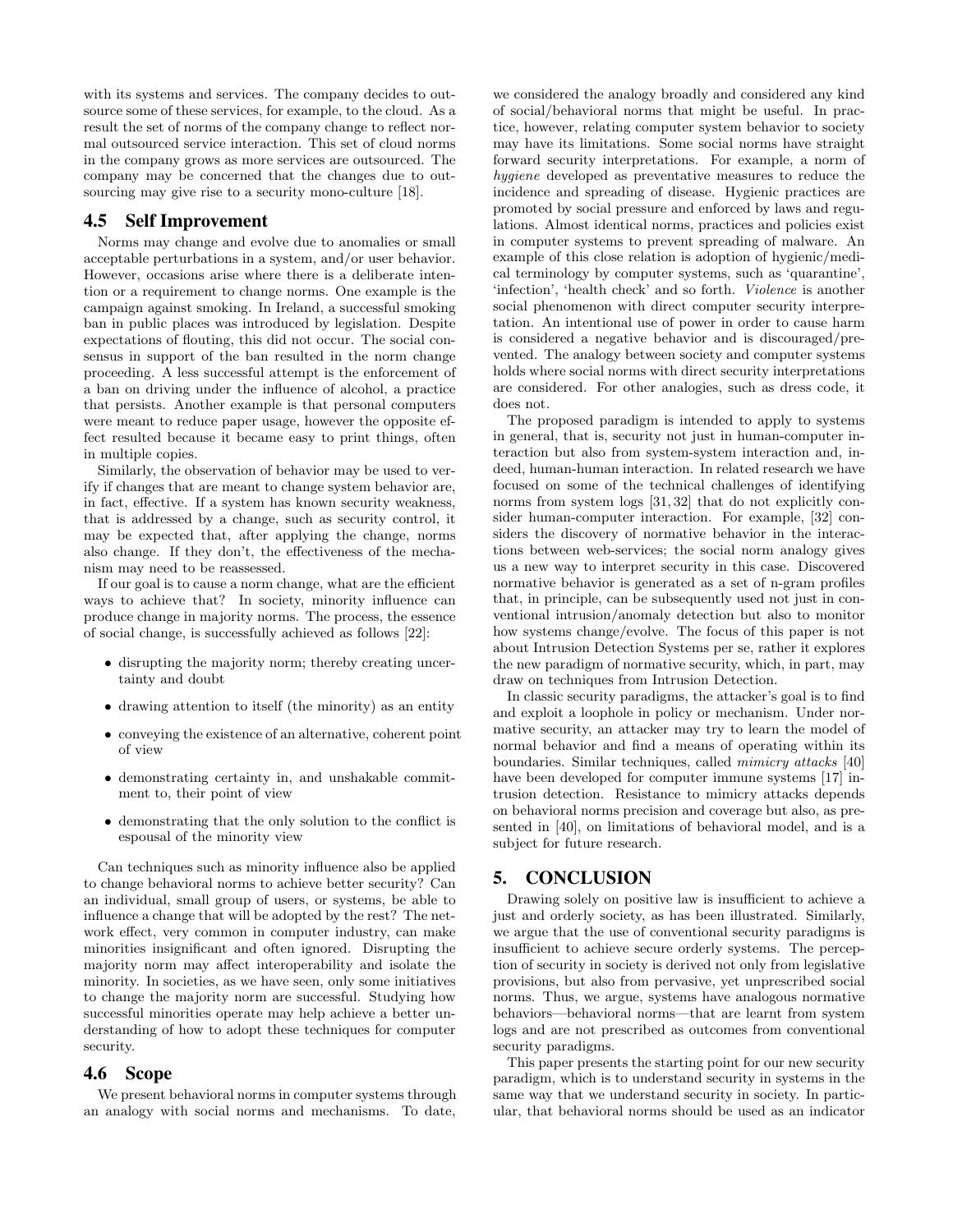of orderliness in the system. Our previous results [31, 32] demonstrate that these behavioral norms do exist in systems and can be detected. Further research is needed to evaluate how they might be interpreted and managed in practice. In this paper we use the current explanations of social norms in society to provide an interpretation for this paradigm and to give insight on how to better manage security in systems.

This paper puts forth our position on the proposed security paradigm. While we do have some initial results on potential implementation, there is much work to be done. This will include implementation of intrusion detection techniques that build on our results in [31, 32]. We are also interested in exploring the role of social and behavioral norms in human-computer interaction, however, we would agree with [33] that using qualitative research methods to discover norms in social behavior is an onerous undertaking, therefore requires resource allocation for something that may appear intangible and difficult to justify in the short-term.

# Acknowledgements

This paper benefited from lively discussion at the workshop. The authors would like to thank Mary Ellen Zurko for feedback on an earlier draft. This research has been supported in part by Science Foundation Ireland grants SFI 08/SRC/11403 and SFI 10/CE/11853.

# 6. REFERENCES

- [1] Enterprise Risk Management-Integrated Framework, Committee of Sponsoring Organizations of the Treadway Commission (COSO). Jersey City, NJ, 2004.
- [2] Control Objectives for Information and Related Technology (COBIT). Version 4.0., 2005.
- [3] DSA-1571-1 openssl predictable random number generator. Debian Security Advisory, May 2008. http://www.debian.org/security/2008/dsa-1571.
- [4] ADAMS, A., AND SASSE, M. A. Users are not the enemy. Commun. ACM 42, 12 (Dec. 1999), 40–46.
- [5] ANDERSON, J. P. Computer security technology planning study. volume 2. Tech. rep., DTIC Document, 1972.
- [6] Asch, S. E. Effects of group pressure upon the modification and distortion of judgments. Groups, leadership, and men (1951).
- [7] Blakley, B., McDermott, E., and Geer, D. Information security is information risk management. In Proceedings of the 2001 Workshop on New Security Paradigms (New York, NY, USA, 2001), NSPW '01, ACM, pp. 97–104.
- [8] BOYD, J. R. The essence of winning and losing. Unpublished lecture notes (1996). http://www.danford.net/boyd/essence.htm.
- [9] DAVIES, M. J. Asking the Law Question. Law Book Company, 2008.
- [10] DEUTSCH, M., AND GERARD, H. B. A study of normative and informational social influences upon individual judgment. The journal of abnormal and social psychology 51, 3 (1955), 629.
- [11] ELLICKSON, R. C. Order without Law: How Neighbors Settle Disputes. Harvard University Press, 1991.
- [12] Fitzgerald, W. M., and Foley, S. N. Avoiding inconsistencies in the security content automation

protocol. In Proc. 6th Symposium on Security Analytics and Automation (2013), IEEE.

- [13] FOLEY, S. A non-functional approach to system integrity. IEEE Journal on Selected Areas in Communications 21, 1 (Jan 2003).
- [14] Foley, S. Security risk management using internal controls. In Proceedings of the first ACM workshop on Information security governance (2009), ACM Press.
- [15] Foley, S. N., and Rooney, V. M. Qualitative analysis for trust management. In Security Protocols Workshop (2009), pp. 298–307.
- [16] Forrest, S., Hofmeyr, S. A., and Somayaji, A. Computer immunology. Commun. ACM 40, 10 (Oct. 1997), 88–96.
- [17] Forrest, S., Hofmeyr, S. A., Somayaji, A., and LONGSTAFF, T. A. A sense of self for unix processes. In IEEE Symposium on Security and Privacy (1996), pp. 120–128.
- [18] GEER, D. CyberInsecurity: The Cost of Monopoly. Computer and Communications Industry Association (CCIA), 2003.
- [19] GOLLMANN, D. Challenges in protocol design and analysis. In Computer Security in the 21st Century, D. Lee, S. Shieh, and J. Tygar, Eds. Springer US, 2005, pp. 7–24.
- [20] Hamed, H., and Al-Shaer, E. Taxonomy of conflicts in network security policies. Comm. Mag. 44, 3 (Mar. 2006), 134–141.
- [21] HEDIN, D., AND SABELFELD, A. A perspective on information-flow control. In Software Safety and Security - Tools for Analysis and Verification. IOS Press, 2012, pp. 319–347.
- [22] Hogg, M. A., and Vaughan, G. M. Social Psychology, 4 ed. Pearson Prentice Hall, 2005.
- [23] HUTCHINSON, A. Dwelling on the Threshold. The Carswell Company, 1988.
- [24] Johnson, M. L., Bellovin, S. M., Reeder, R. W., and Schechter, S. E. Laissez-faire file sharing: Access control designed for individuals at the endpoints. In Proceedings of the 2009 Workshop on New Security Paradigms Workshop (New York, NY, USA, 2009), NSPW '09, ACM, pp. 1–10.
- [25] Lipford, H. R., and Zurko, M. E. Someone to watch over me. In Proceedings of the 2012 Workshop on New Security Paradigms (New York, NY, USA, 2012), NSPW '12, ACM, pp. 67–76.
- [26] MANTEL, H. Information flow and noninterference. In Encyclopedia of Cryptography and Security (2nd Ed.). Springer, 2011, pp. 605–607.
- [27] McGregor, A. Sweet justice. Sydney Morning Herald (March 20, 1993), 39.
- [28] Moscovici, S., and Lage, E. Studies in social influence iii: Majority versus minority influence in a group. European Journal of Social Psychology 6, 2 (1976), 149–174.
- [29] Payment Card Industry Security Standards Council. Payment Card Industry Data Security Standard (PCI DSS), 2010.
- [30] Perkel, M. A new paradigm for dns based lists. Available at http://marc.info/?l= spamassassin-users&m=129364285723721&w=2.